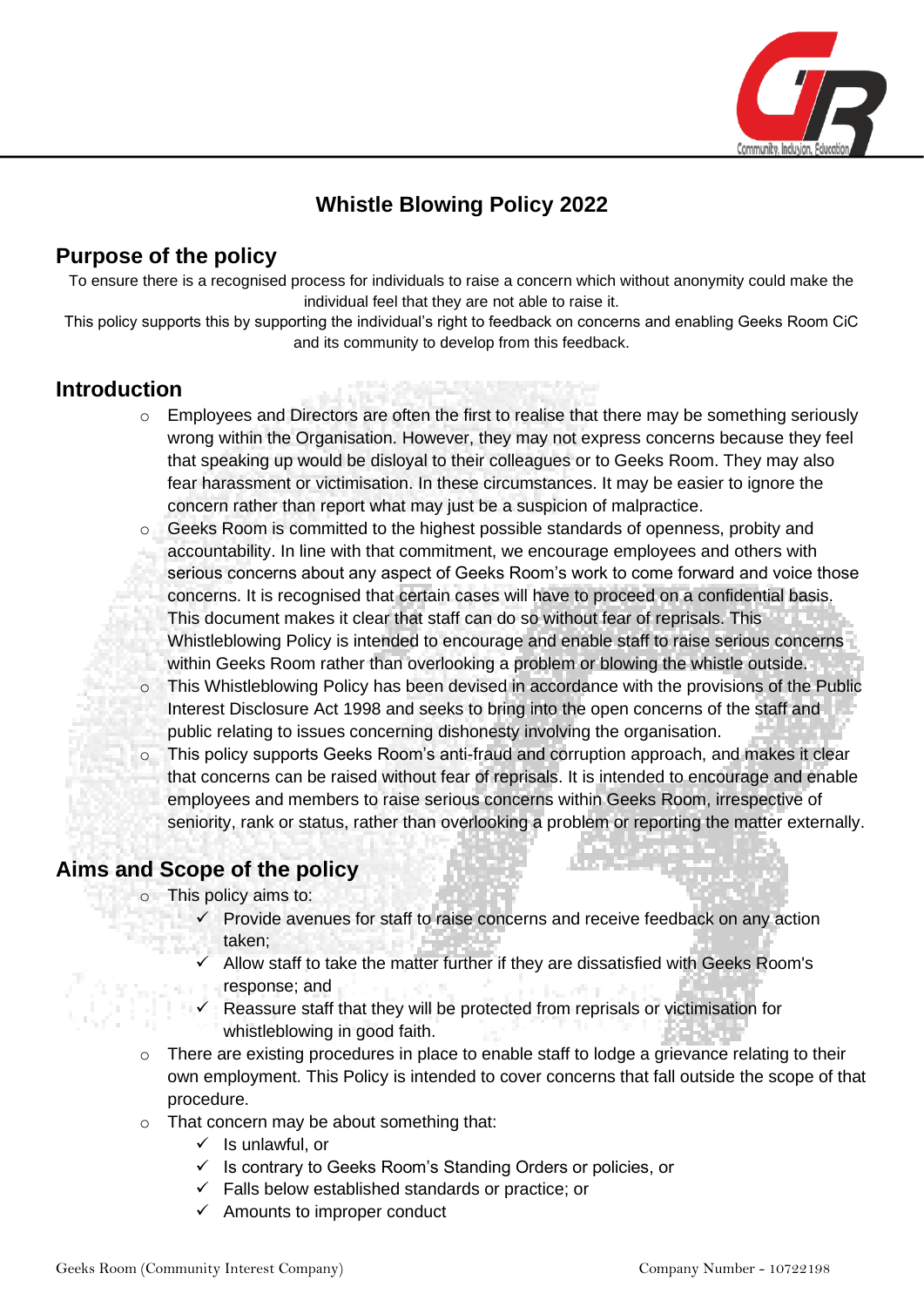

For example (this list is not exhaustive):

- $\checkmark$  Malpractice or ill treatment of a client/customer
- $\checkmark$  A criminal offence has been committed, is being committed or is likely to be committed
- ✓ Suspected fraud
- ✓ Disregard for legislation, particularly in relation to health and safety at work
- $\checkmark$  Breach of Financial Regulations, Standing Orders
- ✓ Showing undue favour over a contractual matter or to a job applicant
- ✓ A breach of any code of conduct or protocol
- $\checkmark$  Information on any of the above has been, is being, or is likely to be concealed.
- $\circ$  The overriding concern should be that it would be in the public interest for the malpractice to be corrected and, if appropriate, sanctions applied.
- o This policy applies to all employees of Geeks Room CiC

# **Safeguards**

#### **Harassment or Victimisation**

- $\circ$  Geeks Room recognises that the decision to report a concern can be a difficult one to make, not least because of the fear of reprisal from those responsible for the malpractice. Geeks Room will not tolerate harassment or victimisation and will take action to protect staff when they raise a concern in good faith. Geeks Room will treat any harassment or victimisation as a serious disciplinary offence to be dealt with under the Disciplinary Procedure.
- o This does not mean that if staff are already the subject of disciplinary or redundancy procedures, that those procedures will be halted as a result of their whistleblowing. **Confidentiality**
- $\circ$  Geeks Room will do its best to protect an employee's or other individual's identity when they raise a concern and do not want their name to be disclosed. It must be appreciated that the investigation process may reveal the source of the information and a statement by the individual may be required as part of the evidence.

#### **Anonymous Allegations**

- o This policy encourages individuals to put their name to their allegation. Concerns expressed anonymously are much less powerful, but they will be considered at the discretion of Geeks Room.
- o In exercising the discretion, the factors to be taken into account would include the:
	- $\checkmark$  seriousness of the issues raised:
	- $\checkmark$  credibility of the concern; and
	- $\checkmark$  Likelihood of confirming the allegation from an attributable source.

#### **Untrue Allegations**

If an individual makes an allegation in good faith, but it is not confirmed by the investigation, no action will be taken against them. If, however, staff makes malicious or vexatious allegations, disciplinary action may be taken against them.

### **How to raise a concern**

- $\circ$  Employees who raise concerns that fall within the scope of other Geeks Room procedures will not be dealt with in this policy, but will be advised on the appropriate procedure to use. Such employees will still receive protection as detailed in this policy.
- o As a first step, staff should normally raise concerns with their immediate manager. This depends, however, on the seriousness and sensitivity of the issues involved and who is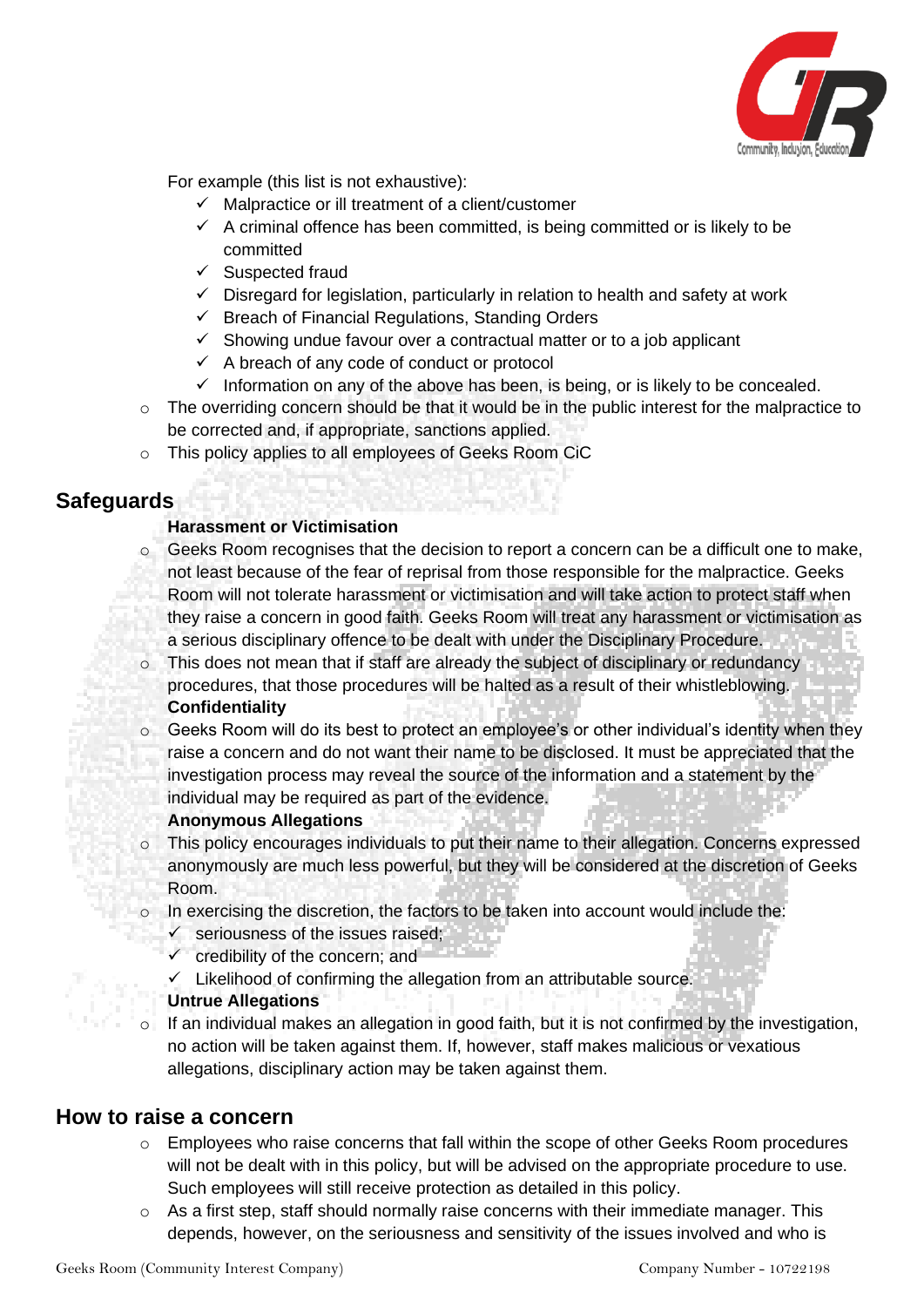

thought to be involved in the malpractice. If in doubt, contact the representative member of the Board of Director

- $\circ$  Concerns are better raised in writing. Individuals are invited to set out the background and history of their concern, giving names, dates and places where possible, and the reason why they are particularly concerned about the situation. If an individual does not feel able to put their concern in writing, they can telephone or meet the appropriate person. The earlier a concern is expressed the easier it is to take action.
- $\circ$  Although individuals are not expected to prove the truth of an allegation, they will need to demonstrate to the person contacted that there are sufficient grounds for the concern.
- o Advice and guidance on matters of concern that may be pursued can be obtained from:
	- $\checkmark$  Administrator
	- $\checkmark$  Head of Management (Monitoring Officer)
	- ✓ Director of Finance
	- $\checkmark$  any of those listed in paragraph (How the matter can be taken Further) below
- o Staff may invite a representative or work colleague to raise a matter on their behalf.

### **How Geeks Room will respond**

- o The action taken by Geeks Room will depend on the nature of the concern and may:
	- $\checkmark$  be resolved by agreed action without the need for investigation
	- $\checkmark$  be investigated internally
	- $\checkmark$  be referred to the Police;
	- $\checkmark$  form the subject of an independent inquiry
- o In order to protect individuals and Geeks Room CiC, initial enquiries will be forwarded to the Monitoring Officer who will consult with the Director of Finance and decide whether an investigation is appropriate and, if so, what form it should take. In the event of the Monitoring Officer or representative member of the Board of Director being named on the complaint the Executive Principal will take the place of whoever is named. The Monitoring Officer can decide to take no further action if a complaint appears to be trivial or vexatious. All such decisions will be reported to the next meeting of the Governing board of directors. Concerns or allegations that fall within the scope of specific procedures, for example discrimination issues, will normally be referred for consideration under those procedures.
- o Some concerns may be resolved by agreed action without the need for investigation and staff will be involved in those discussions. The Monitoring Officer shall report periodically thereon to the Governing board of directors.
	- If an investigation is required, the Monitoring Officer will consult with the representative member of the Board of Director and the Chair of board of directors and will designate an appropriate officer to investigate the concern. Following this that officer will, within ten working days, write to the individual:
		- $\checkmark$  Acknowledging that an investigation will be carried out
		- $\checkmark$  Indicating how he/she proposes to deal with the matter
		- $\checkmark$  Giving an estimate of how long it will take to provide a final response
		- $\checkmark$  Telling them whether any initial enquiries have been made
		- $\checkmark$  Telling them whether further investigations will take place, and if not, why not
		- $\checkmark$  Advising them that any investigation will be carried out in the strictest confidence; and
		- $\checkmark$  Keeping them informed of the progress of the investigation.